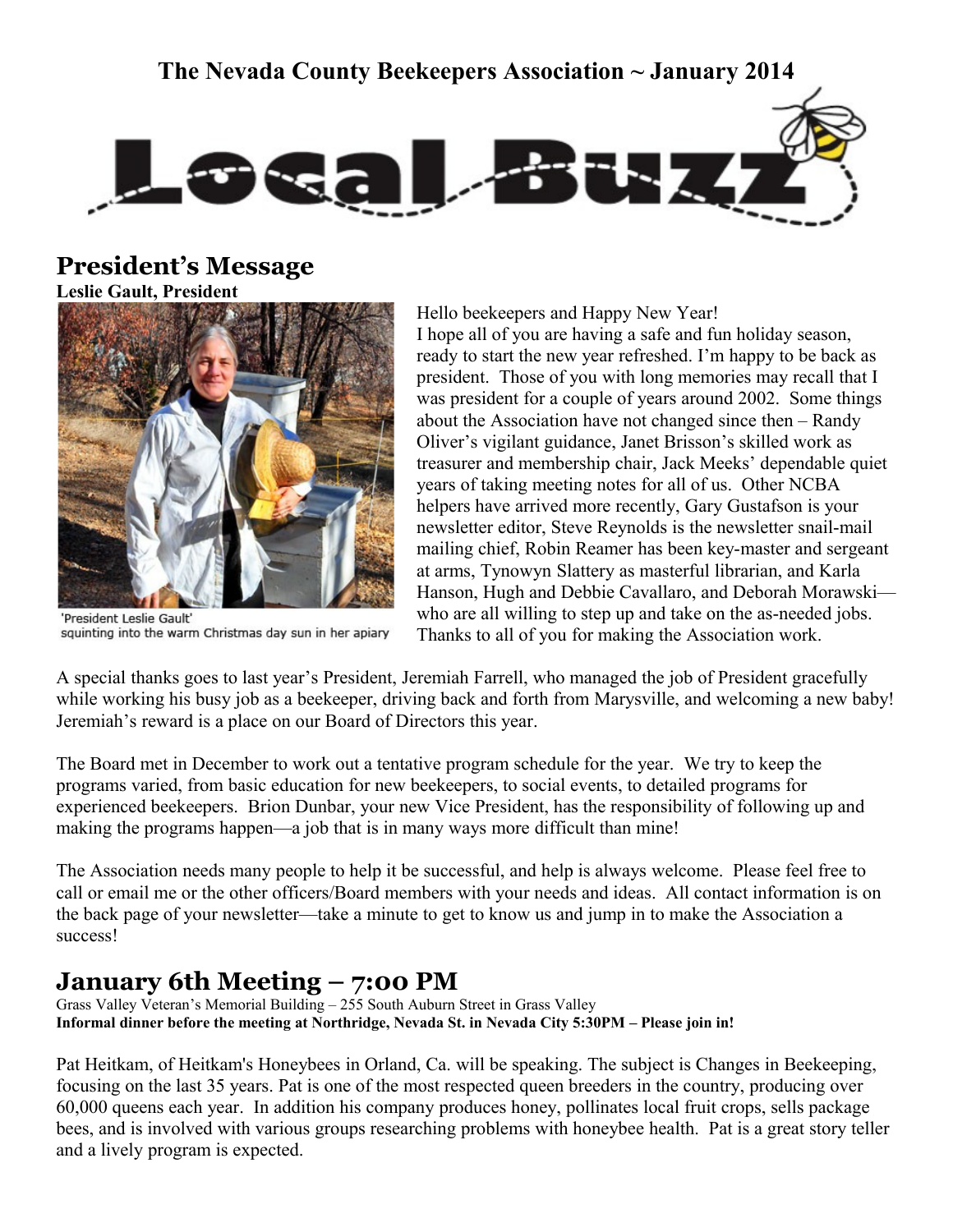## **Bee Bits Randy Oliver, Contributor**

Funny, but as I opened my Bee Bits file to write this, the first entry that popped up starts with, "What a crazy winter! I've never seen a winter this rough for bees. We've had rough springs due to El Nino, but the nonstop cold and snow have been tough."

Well, we're seeing the other side of the picture this winter! Does anyone remember the sound of rain? Farmers in the Valley are desperately praying for it. California is the nation's number one agricultural state, but we are completely dependent upon irrigation during the growing season, and that irrigation water is nearly gone. The entire nation may feel the consequences. If this is what climate change is leading to, it is not going to be pretty.

On the other hand, this unbelievably mild winter has sure been easy on the bees. Queens are already laying, and unless the weather seriously changes, we are in for an early swarming season, as well as sky high varroa levels this summer. And that's not to mention that unless we get some rain, there will likely be a very short honey crop yet again.

Now's the time to make sure that your colonies have enough to eat. Check to confirm that the cluster is in contact with combs of honey. You can kick start weak colonies by giving them some 1:1 sugar syrup. By Christmas, there was already some pollen coming in from either alders or hazelnuts, so they are ready to rock n roll.

After the snow earlier in December, we saw substantial bee mortality in front of the occasional hive, more so in some yards than others. The dead bees did not contain nosema, so I suspect virus issues. In one hive with serious mortality, the bottom board was covered with dying, trembling bees, which I suspect was Chronic Bee Paralysis Virus.

One of the trials that we are currently running is of the various pollen supplements on the market. The difference between those colonies fed the best patties, and those not fed any supplemental protein is striking. If you are interested in participating in a data collection or feeding day, let me know.

I wish you all a wet and happy New Year!

# **This Month's Recipe**

**Submitted byTynowyn Slattery**

Honey Buttercream Frosting

The secret to honey buttercream frosting is sour cream! Sour cream thickens the frosting without adding extra powdered sugar, cuts the sweetness, and adds a little zip.

Ingredients

- \* 1/2 cup unsalted butter, room temperature
- \* 2 cups powdered sugar
- \* 1/4 cup honey
- \* 1/4 cup full-fat sour cream

Instructions

1. In a medium-sized mixing bowl, beat butter for three minutes with an electric mixer on high speed until light and fluffy.

- 2. Mix in powdered sugar a little bit at a time until fully combined.
- 3. Mix in honey and sour cream until combined.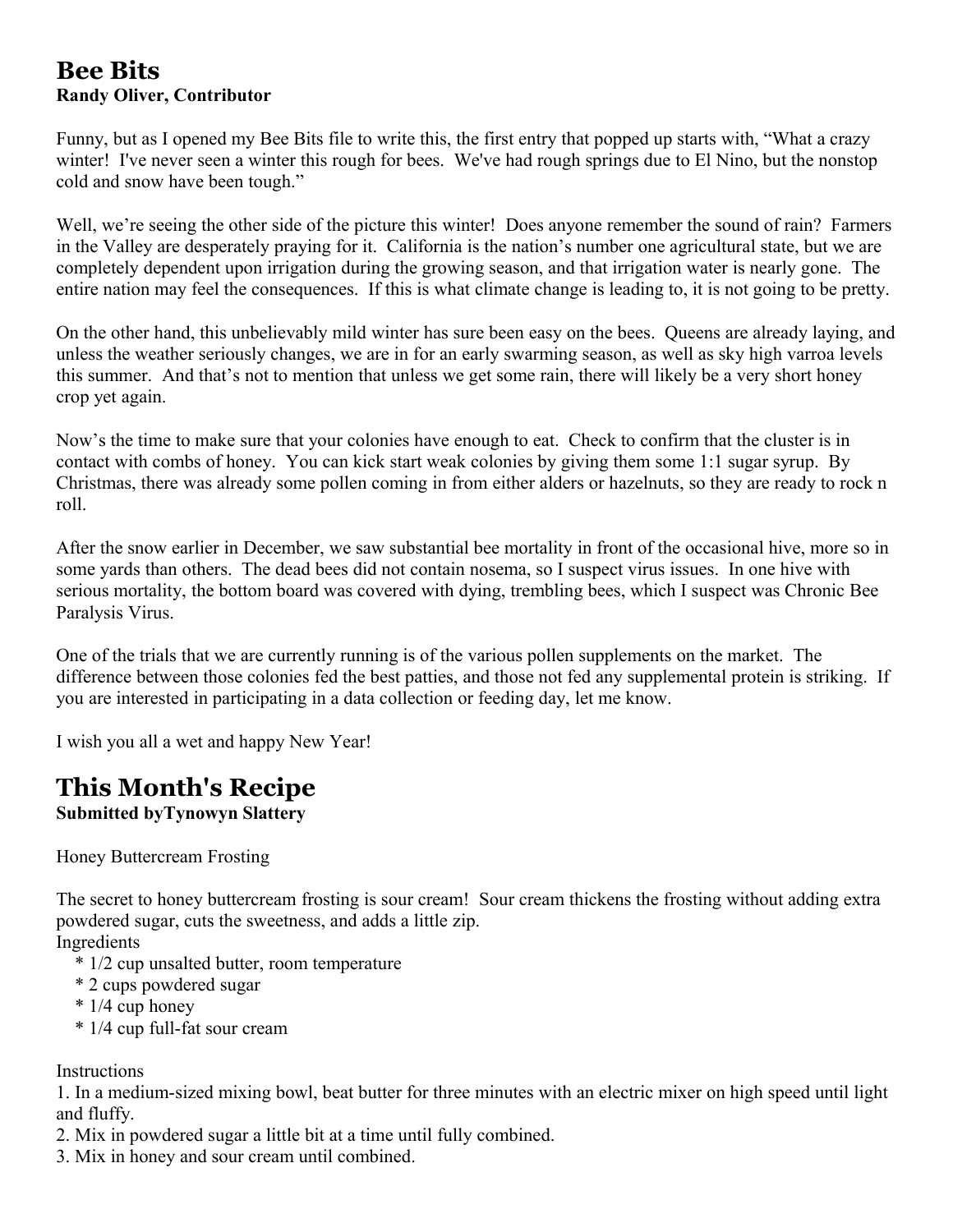## **Country Rubes Combo Screened Bottom Boards**

Special NCBA Club Price! Call Janet for details. 530- 913-2724 or [rubes@countryrubes.com](mailto:rubes@countryrubes.com)

## **Honey Extraction House**

A to Z Supply has a honey extraction house available for rent. Equipment is provided and the room is heated and there's lots of hot water for clean up. For more information: 530 273 6608



Advertising space (3" by 2") is available here and need not be bee-related. Advertising rates are \$7 per year for NCBA members and \$16 per year for non-members.

# **Minutes from Last Meeting**

**Jack Meeks, Secretary** 

Finance Janet Brisson Nov Start \$4313.27 Inc\$290 Exp\$139.22 Nov End \$4464.05

#### Board Meeting Dec 11

Leslie Gault, Janet Brisson, Jeremiah Farrell, Brion Dunbar, Jack Meeks, Randy Oliver. Agenda discussed 2014 program schedule, new roof for Fair bee building and review of April 1991 Beekeepers assoc. By-Laws.

### MOTION:

Brisson; 2nd Gault: Approve \$400 honorarium to support Randy Oliver research and programs. Passed, unanimous.



M-F: 730 AM-530 PM SAT: 8 AM-5 PM **SUN: 9 AM-4 PM** Www.atozsupply.com sales@atozsupply.com



## **Sacramento Beekeeping Supplies**

- Complete line of all beekeeping supplies
- American dealer for Sheriff suits
- Gifts—bee themed children's wear, tableware, garden décor
- Books—children's beekeeping, homemade cosmetics, candles
- Beeswax candles, molds, waxes, dyes, scents, and wicks
- Honeycomb sheets for rolling candles—35 colors

2110 X Street, Sacramento, CA 95818 (916) 451-2337 fax (916) 451-7008 Web page at [www.sacramentobeekeeping.com/](http://www.sacramentobeekeeping.com/) email: inf[o@sacramentobeekeeping.com](mailto:%20info@sacramentobeekeeping.com) Open Tuesday through Saturday 10:00 – 5:30 Mail Orders Receive Quick Service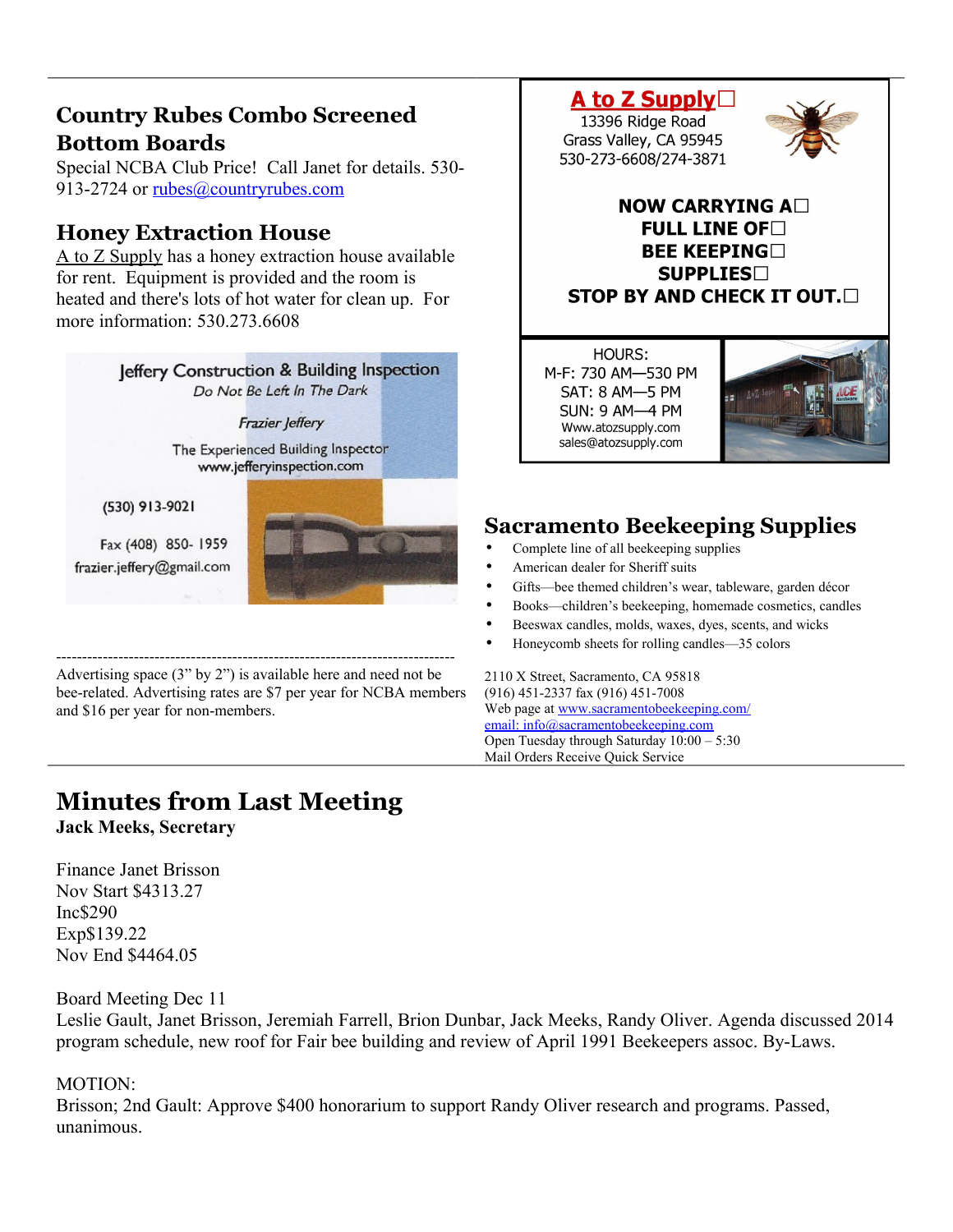# **Treasurer's Report**

**Janet Brisson, Treasurer** 

### **Donation**

The board voted to donate \$400.00 to Scientific Beekeeping to help Randy Oliver not only his experiments, but to continue spreading this information to the Beekeeping Community throughout the world.

Thank you Randy, From the Nevada County Beekeepers.

### **Of interest**

Bee Inspired Calendars John Miller is selling these calendars with beautiful photos of bees for \$12.00 apiece (normally \$17.99 at http://www.koduaphotography.com/2014-Bee-Inspired-Calendar.html)

 A dollar of each sale goes to bee research and you can either pick up the calendars from John in Newcastle 916-718-4243 john@millerhoneyfarms.com or at the club meeting on January 6, 2014

### **Membership Dues are DUE in January**

 Being a member of the Nevada County Beekeeping Associations has many perks. Your membership entitles you to our newsletter, "The Local Buzz," sent monthly, which informs you of our association's activities and lets you know what your bees should be doing at that time of the year.

As members, you receive coupons for 25% discounts on two major beekeeping magazines (pick up at February's meeting) and local discounts on equipment.

 The NCBA works towards educating people about beekeeping and agriculture through our meetings and participation in community events such as the Nevada Co. Fair. We work to keep everyone up to date on the latest news and techniques for the beginning beekeeper to the very advanced.

Help us reduce paper and mailing costs, get your newsletters electronically and we will reduce your family membership fees to \$15.00. Deborah Morawski' will be collecting dues for the year 2014 at January's meeting.

Please pay by check or bring exact change.

\$15.00 for Newsletter via email delivery

\$20.00 for Newsletter through the mail

It costs a dollar more, but if you would like to pay by credit card, go to http://countryrubes.com/nevadacountybeekeepers/membershipsignup.html and fill out the form and use the PayPal Button.

If you would like to mail your dues, please send your check made out to NCBA or Nevada County Beekeepers Association and mail that to me at: NCBA c/o Janet Brisson 20693 Dog Bar Road Grass Valley, CA 95949

Any questions, please feel free to email me at rubes@countryrubes.com. You can call at 530-913-2724. Leave a message so I can call you back.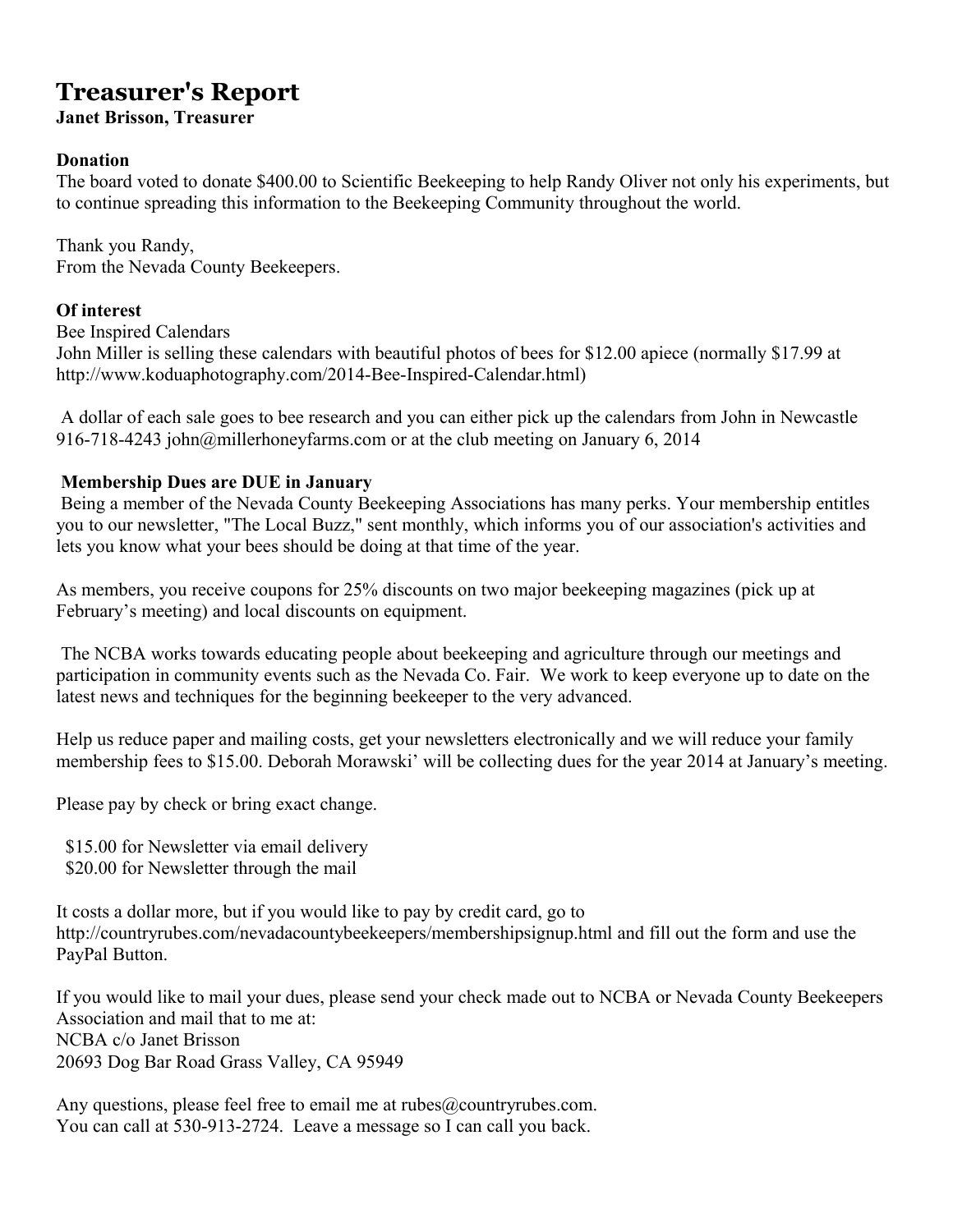# **Classes**

**Submitted by Janet Brisson Mead Makers' Short Course –** At U.C. Davis Cost is \$500.00 Dates: February 6, 2014 – February 8, 2014 (All Day) Contact: Amina Harris, [aharris@ucdavis.edu](mailto:aharris@ucdavis.edu) - 530-754-9301 Sponsor: Honey and Pollination Center Location: Robert Mondavi Institute for Wine and Food Science Ave

Covers topics on Fermentation, Filtration, Sensory Analysis, Meadery Design, Financing the Meadery.

# **From the Librarian**

## **Tynowyn Slattery, Librarian**

Karla Hanson has donated some very nice children's books that have something about bees in them. If you want to share your knowledge & enthusiasm about bees with your children/grandchildren, this is the fun way to go. It will help to balance out the stings and hot sweaty days in the yard. Children's books can be checked out a couple at a time.



Karla has also donated a very fun, very nice bee hive cake pan to the library that can be checked out with a \$5, money back deposit. It has both sides on it...bake a cake in it, stick it together, frost it with some fluffy, honey butter cream frosting and voila! dessert for our Association meeting. A big thank you, Karla!

# **Last Month's Meeting – Christmas Party**

**submitted by Diane Benton**







# **Film – More Than Honey** (2012)

Hailed as a definitive work on the subject, this comprehensive documentary examines the disappearance of honeybee populations worldwide. Auburn Placer Performing Arts Center – 985 Lincoln Way, Auburn, California 95603 Thursday, January 2,  $2014 \sim 2:00$  pm & 7:00 pm Purchase tickets online at [www.livefromauburn.com](http://www.livefromauburn.com/) or call 530-885-0156

Also available on Netflix streaming or DVD